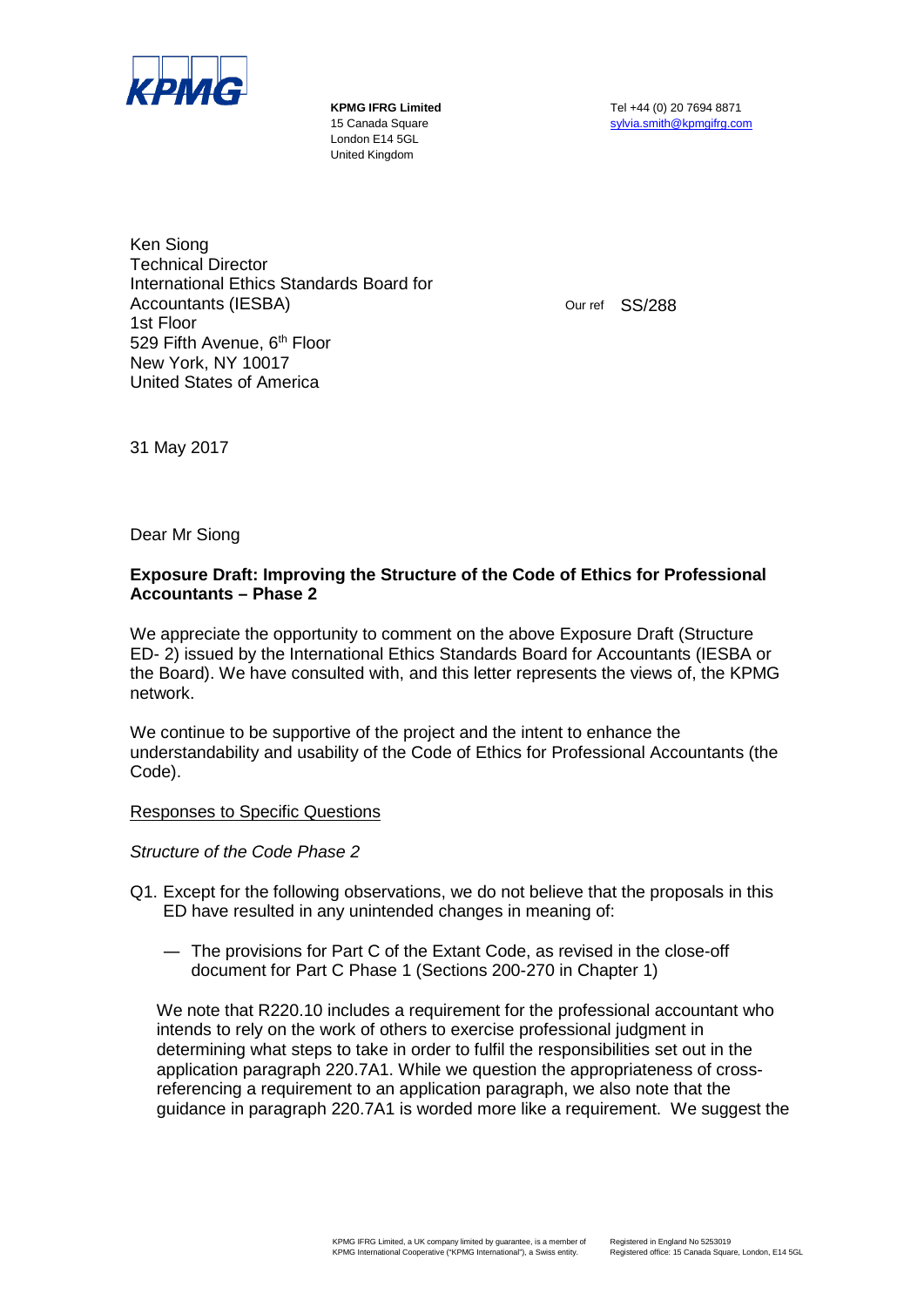

Board re-consider these paragraphs to avoid this type of cross-referencing and to clarify whether they are intended to be requirements or application material.

― The revised provisions regarding long association (Sections 540 and 940 in Chapter 3)

We note that the IESBA Staff are preparing a Question and Answer document (Staff Q&A) designed to highlight, illustrate or explain aspects of the revised partner rotation regime in extant Section 290, and thereby assist in their proper application. The restructured revised long association provisions are included in this Structure ED-2. We are aware that there are questions in the Staff Q&A (specifically questions related to Engagement Partner on a Subsidiary of a Public Interest Entity) that have generated a significant amount of debate as to the meaning of the requirements in the revised provisions. This debate provides some evidence that the requirements may not be well understood. Accordingly, we recommend the Board consider whether the provisions could benefit from further clarification.

― The NOCLAR provisions (Sections 260 and 360 in Chapter 2)

We have noted a lack of clarity in the wording of requirements relating to communication of non-compliance or suspected non-compliance in group audit situations (R360.16 and R360.17) and specifically, whether the requirements extend to communicating to firms that are not part of the same network.

In the case of a component audit, R360.16(b) requires the component engagement partner to communicate to the group engagement partner when the audit of the component's financial statements is being performed for purposes other than the group audit. It is not clear whether this would include components subject to audit by a firm or network that is different from that of the group engagement partner's firm or network.

Similarly, R360.17 requires the group engagement partner to consider whether the matter might be relevant to one or more components and if determined to be relevant, the group engagement partner is required to take steps to have the matter communicated to those performing work at the components. Again it is not clear whether the requirement to consider relevance and follow-on actions would be required where those performing work at the components are from a firm or network that is different to that of the group engagement partner's firm or network.

In contrast, the requirements in the case of a professional accountant performing a non-audit service are clearer in that R360.33 sets out the requirements when the service is performed for a client that is not an audit client of the professional accountant's firm or network and R360.31 and R360.32 set out the requirements